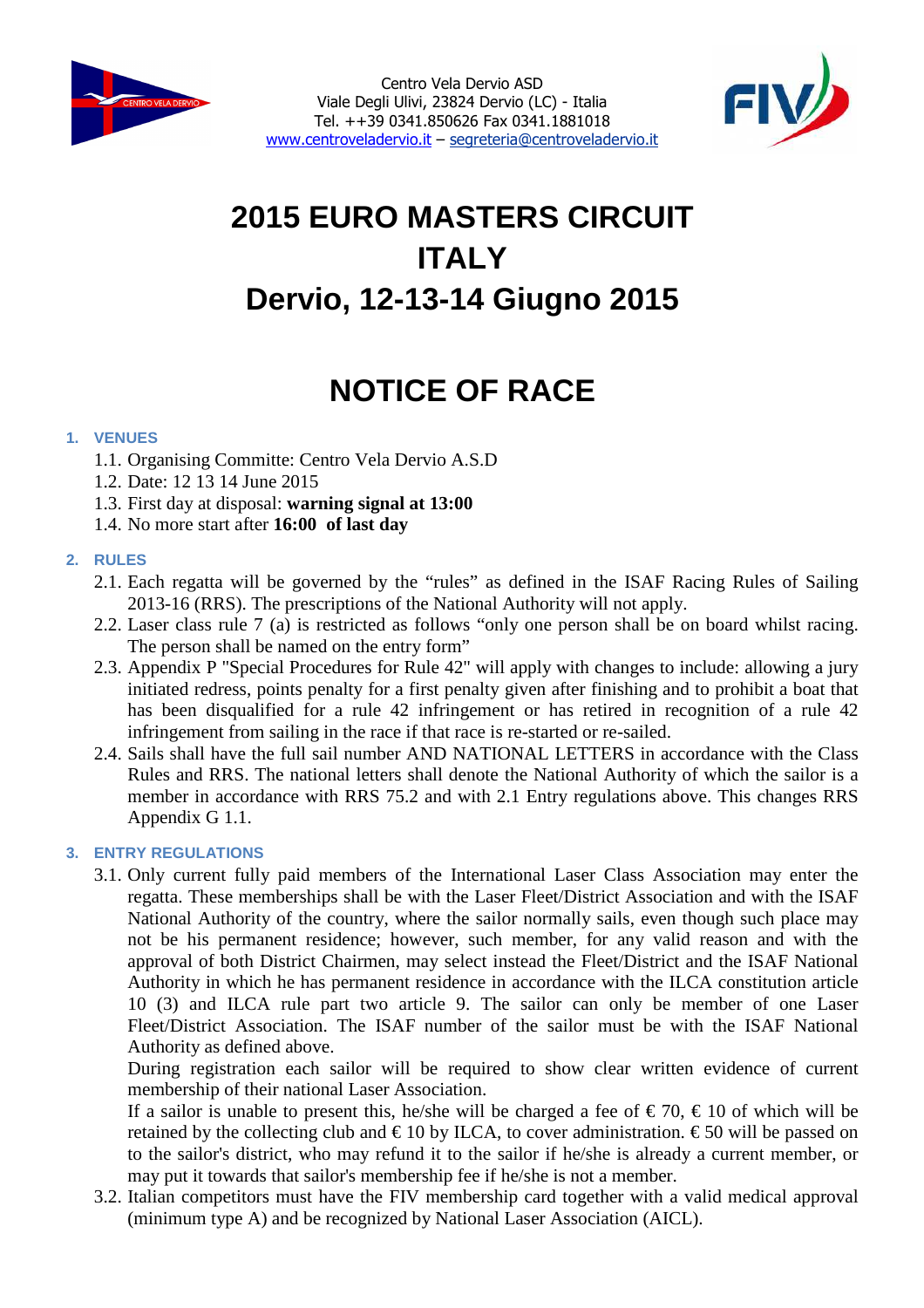



- 3.3. All crew shall have a current Public Liability and Third Party Property Insurance policy, including coverage when racing at the venue of race, of not less than  $\epsilon$  1.000.000,00 or equivalent. Proof of such insurance and coverage has to be presented at registration.
- 3.4. Crew substitution of the registered sailor is not permitted.
- 3.5. Competitors shall reach the following ages during 2015:

|          | Age Group Master Category                                                                                   |  |  |  |  |
|----------|-------------------------------------------------------------------------------------------------------------|--|--|--|--|
| 35 to 44 | Laser Standard Apprentice Master (men only)<br>Laser Radial Apprentice Master (men and women)               |  |  |  |  |
| 45 to 54 | Laser Standard Master (men only)<br>Laser Radial Master (men and women)                                     |  |  |  |  |
| 55 to 64 | Laser Standard Grand Master (men only)<br>Laser Radial Grand Master (men and women)                         |  |  |  |  |
|          | 65 and over Laser Radial Great Grand Master (men and women)<br>Laser Standard Great Grand Master (men only) |  |  |  |  |
|          | 75 and over Laser Radial Legend                                                                             |  |  |  |  |
|          | 35 and over Laser 4.7 (Women only)                                                                          |  |  |  |  |

3.6. Any sailor who has not, by the closing time for registration, completed registration at the venue will be removed from the list of sailors for that event and will not be scored at that event. This also applies to sailors who have complied with all other entry requirements.

## **4. ENTRY FEES & MAILING ADDRESSES FOR ENTRIES**

- 4.1. Entries must be made by the date specified on the "ILCA-European Region" website. Payment of entry fees may be made on site at some regattas provided the competitor has entered and sent the completed entry form to be received by the entry closing date. Please check the information on the "ILCA-European Region" website for individual regattas. Where on site entry is available, sailors who did not complete an entry form by the entry closing date, or sailors who cannot show confirmation that the host has received their entry form by the entry closing date, will be charged the late entry fee. See also Notice of Race 2.4.
- 4.2. Entry Fee

|  |  |  |  | $\parallel$ Entry Fee $\parallel$ 90.00€ (EUR) $\parallel$ Late Entry Fee $\parallel$ 100.00€ (EUR) $\parallel$ Entry Closing Date $\parallel$ Fri 29th of May $\parallel$ |  |
|--|--|--|--|----------------------------------------------------------------------------------------------------------------------------------------------------------------------------|--|
|--|--|--|--|----------------------------------------------------------------------------------------------------------------------------------------------------------------------------|--|

4.3. The Entry fee must be paid in Euro (no other currencies will be accepted) by bank transfer to the bank account of the Centro Vela Dervio. Any fee for the money transfer must be paid by sender, and the amount must be net for the beneficiary. For payment from EU include the IBAN code. For payment outside Europe use IBAN and SWIFT code. The bank transfer shall clearly indicate Euro MASTER, sail number, country and name of the skipper.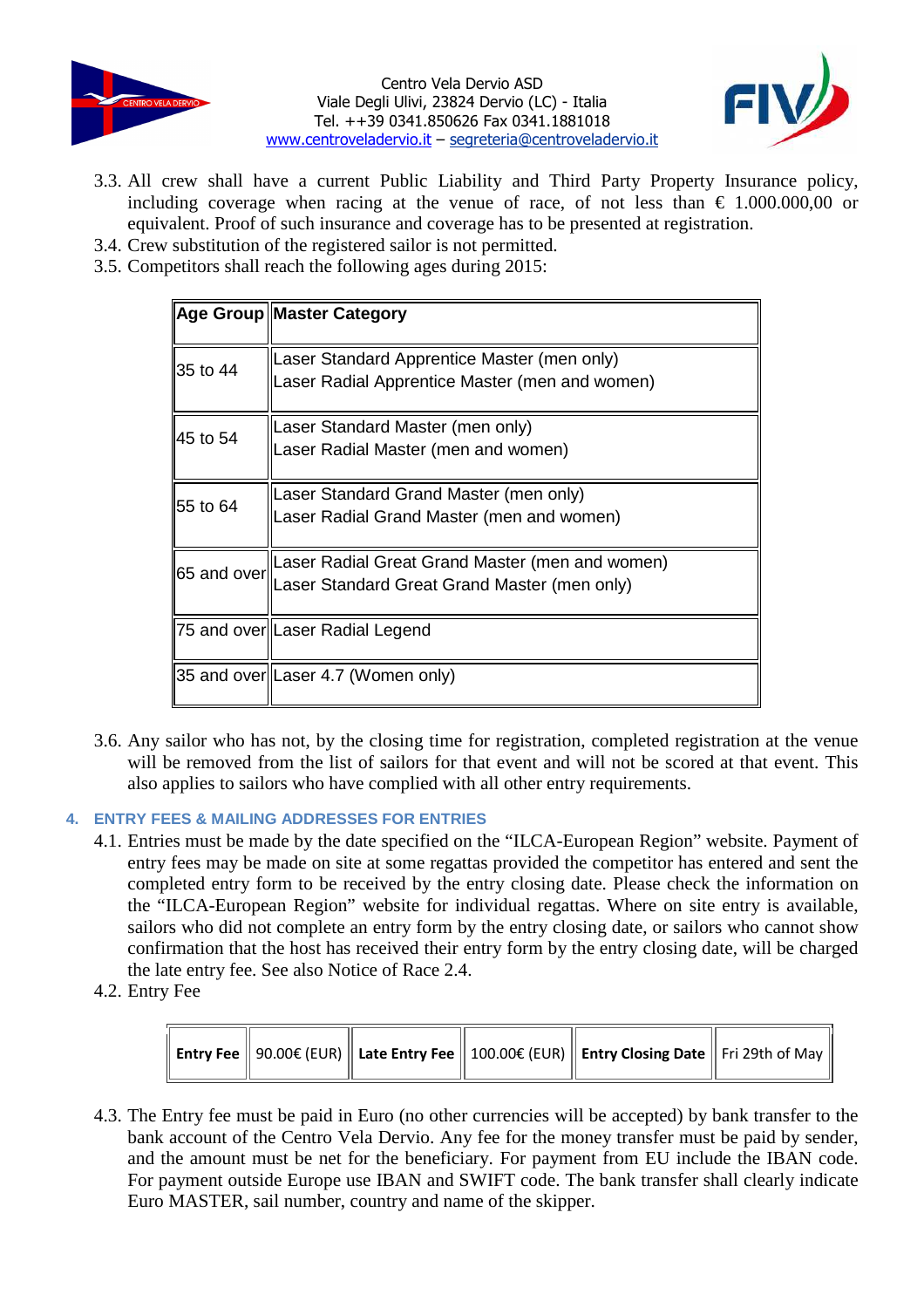



Bank : **Banca Popolare di Sondrio – Agenzia di Dervio** Account Owner : **Centro Vela Dervio ASD** IBAN: **IT29 I056 9651 2300 0000 2783 X56** ( first and 5th char are capital i ) BIC SWIFT : POSOIT22 (posoit22)

## **5. MEASUREMENT/INSPECTION**

5.1. Boat and equipment may be inspected at any time for compliance with the class rules, wet clothing rules and sailing instructions at the discretion of the regatta measurer, class representative, race committee or international jury.

## **6. SAILING INSTRUCTIONS**

6.1. Copies of Sailing Instructions will be available from the Race Offices and/or the local website of the organising club the latest one day before the Regatta/s.

## **7. RACING FORMAT / COURSES**

- 7.1. The courses will be detailed in the sailing instructions. In principle trapezoid courses will be used with inner and outer loops. The target time for the first boat in each race will be 60 minutes.
- 7.2. Two races will be scheduled per day, back to back. The Race Committee has the right to add one extra race per day if the number of races is behind schedule.
- 7.3. There will be a separate start for the Laser Standard and Laser Radial Rigs and for the Laser 4.7 if there are at least 5 competitors.
- 7.4. If there are a large number of participants in the Standard fleet or in the Radial fleet or in the 4.7 fleet, they will be divided into further fleets, according to the Sailing Instructions. The Organizing Committee has the right to determine the number of participants to create the fleets. These fleets will be composed of one or several age categories of the same Rig, in order to form fleets of approximately 20 to 60 participants. The Sailing Instructions will describe the fleet's composition procedure. There will be no qualifier and final series.

#### **8. BOATS AND EQUIPMENT**

- 8.1. All competitors shall use only one hull, sail, mast, boom, centreboard and rudder.
- 8.2. In the event of damage, boats and equipment may only be substituted with the written permission of the Regatta Measurer, Jury or Race Committee. If the damage occurs later than 90 minutes before the first scheduled start on a racing day and before the start of the last race of the day, provisional verbal permission shall be obtained from the Regatta Measurer, Jury or Race Committee and the written permission of the Regatta Measurer, Jury or Race Committee shall be applied for before the end of Protest Time at the end of the day in which the substitution takes place.
- 8.3. Female competitors shall place a red diamond on each side of their sail (back to back). The diamond shall be 240mm high and 180mm wide +/- 5mm and shall be located in the centre of the sail immediately above the top batten with Laser class rule  $4(g)$ . Please see http://www.laserinternational.org/rules/classrules/parttwo/sailregistrationnumbers and in the 2015 Handbook page 28 for more information.

## **9. PROGRAMES**

9.1. The programs of the individual regattas are detailed below. Further information may be obtained from the website of the organising club and / or the Notice of Race of the individual regatta.

## **10. Decisions by Protest Committe**

10.1. Decisions of the Protest Committee are appealable.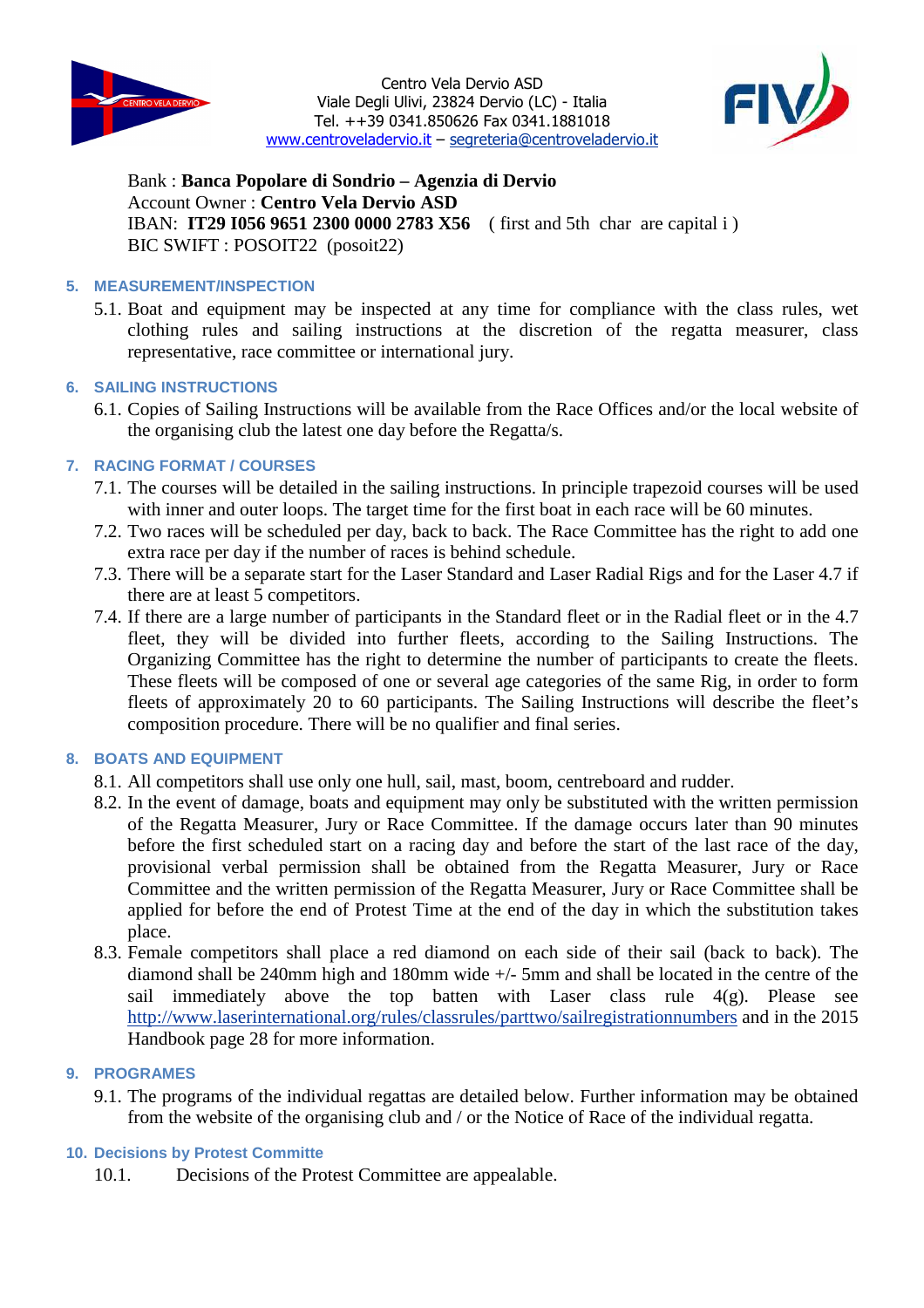



#### **11. WHISTLE SYSTEM**

11.1. To encourage boats to take penalties afloat, jury/protest committee members may blow a whistle when they see what they believe to be a breach of a rule.

#### **12. ALTERNATIVE PENALITIES**

12.1. For protests where only a rule of Part 2 is alleged to have been broken, an arbitration hearing may be offered prior to any formal protest hearing.

#### **13. RADIO COMMUNICATION**

13.1. A boat shall neither make radio communication while racing nor receive radio communications not available to all boats. This restriction also applies to mobile telephones.

#### **14. ANTI DOPING & DRUG TESTING**

14.1. Competitors shall comply with rule 5 and ISAF Regulation 21 Anti-Doping Rule and Anti-Doping Code, which ban the use of drugs. Drugs testing may take place during the event.

#### **15. SAFETY**

15.1. Competitors shall wear personal flotation devices at all times when afloat, except briefly when changing or adjusting clothing or personal equipment. Wet suits and dry suits are not personal flotation devices. This changes rule RRS 40.

#### **16. SCORING**

16.1. Individual Regattas

The Low-Point Scoring System (RRS Appendix A) will apply. A minimum of 1 completed race is required to validate the individual regatta. When 4 or more races are completed, 1 race score will be excluded. When 8 or more races are completed the two race scores will be excluded. There will be separate rankings for each Master category as defined in 16.1 Prizes below. It will be by extraction for each age category from the overall position in the Laser Standard fleet and Laser Radial fleet unless there is more than one start in the Laser Standard or Laser Radial fleets when the ranking will be extracted from the overall position in the starting fleet. A separate ranking will be extracted from each age category for the Laser Radial women. The fleet rankings are for information only (no overall winners of the Standard or Radial fleet). If a points scoring penalty would result in a score worse than DSQ, the penalty will be that corresponding to DSQ. The scores of other boats will not be changed.

#### 16.2. Overall Series

The overall Series ranking will be composed by adding the results (position, not points) for each age category at each individual regatta. A separate ranking will be made for each age category for the Laser Radial women. The 2015 Euro Masters Series consist of the 14 regattas as of this Notice of Race for the Series plus the European Master Championship for a total of 12 regattas. A minimum of 2 regattas must be sailed by a competitor to be included in the 2015 Euro Master Series ranking and a competitor's best 3 results will be scored for the Overall Series ranking. For regattas not sailed a competitor gets DNC based on the total number of participants in the category for the whole Series. The winner shall be the competitor with the lowest total score. When there is a tie on the total points between two or more boats, the tie shall be broken in favour of the boat with the most first places, and when any such boats remain tied, the most second places and so on, if necessary for such races as count for total points. When the tie still remains, it shall stand as part of the final series results. This changes RRS A8.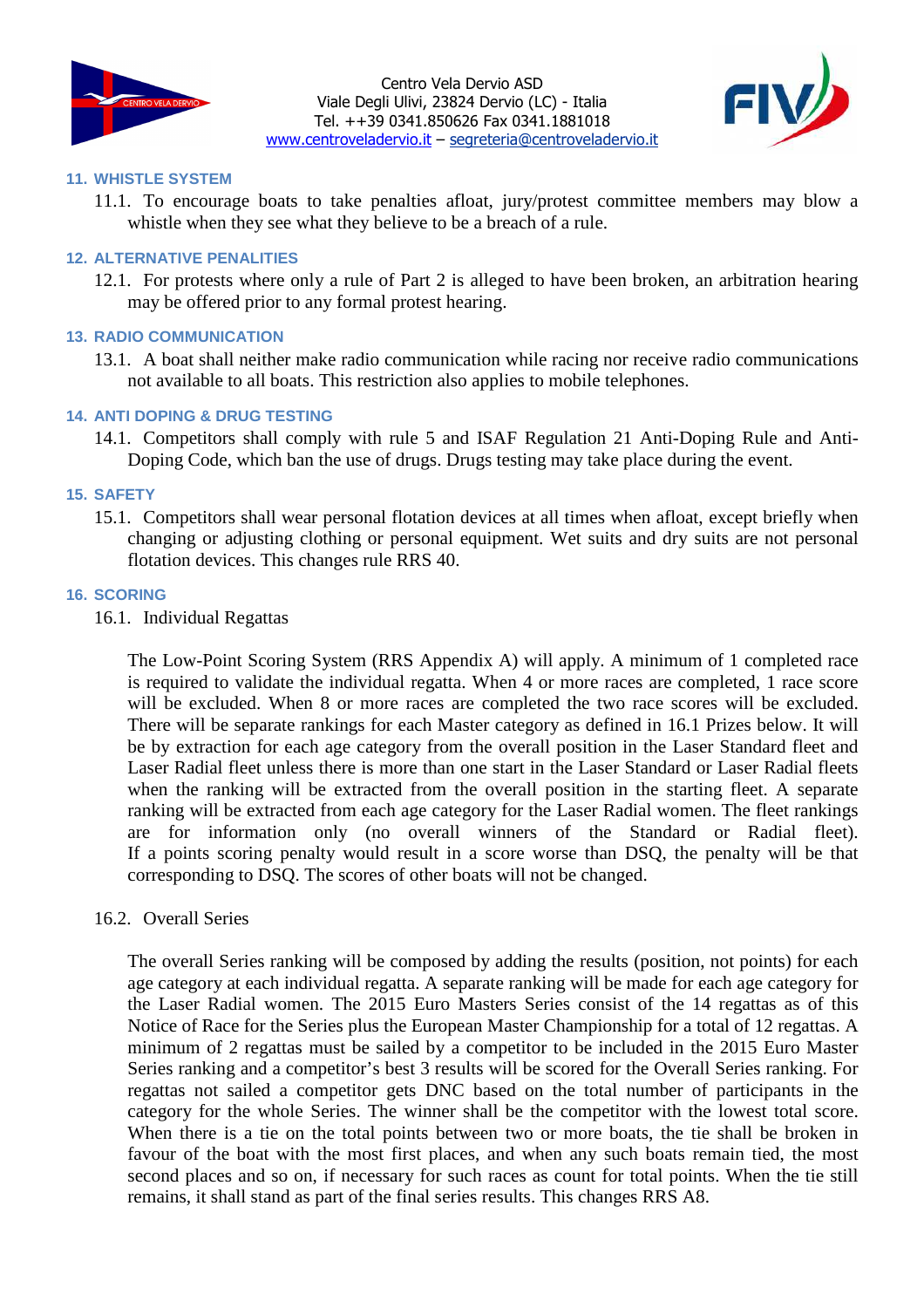



#### **17. PRIZES**

17.1. Prizes for each Regatta will be awarded in the following Master categories.

## **Standard Fleet:**

Laser Apprentice Standard (35 to 44 years) Laser Master Standard (45 to 54 years) Laser Grand Master Standard (55 to 64 years) Laser Great Grand Master Standard Men (from 65)

## **Laser Radial Fleet:**

Laser Apprentice Radial Men(35 to 44 years) Laser Apprentice Radial Women (35 to 44 years) Laser Master Radial Men (45 to 54 years) Laser Master Radial Women (45 to 54 years) Laser Grand Master Radial Men(55 to 64 years) Laser Grand Master Radial Women (55 to 64 years) Laser Great Grand Master Radial Men (from 65) Laser Great Grand Master Radial Women (from 65) Laser Legend (from 75)

**Laser 4.7 Fleet:**

Laser 4.7 Women Overall

17.2. Overall Series

ILCA Cubes will be awarded in each category subject to ILCA Honour Awards By Law. When ILCA Cubes cannot be awarded an ILCA Plaque will be awarded instead.

## **18. PHOTOGRAPHY CONSENT**

18.1. By entering the Championships competitors accept that they may be photographed and/or videotaped participating in the race and/or using the regatta facilities and they consent to the taking of such images and to the use, reuse, publication and republication of such images in any media, in conjunction with the competitors name or not, without compensation and without the competitors approval of such images or any use thereof.

#### **19. LIABILITY**

- 19.1. The Sailing Clubs, the National Authorities, the European Region ILCA and the International Laser Class Association, their officers, members and volunteers do not accept liability for loss of life or property, personal injury or damage caused by or arising out of the Euro Masters Series regattas
- 19.2. All those taking part in an event do so at their own risk and responsibility. Attention is drawn to the RRS Fundamental Rule 4 – Decision to Race, which states: "The responsibility for a boat's decision to participate in a race or to continue racing is hers alone".
- 19.3. The establishment of the Notice of Race and the Sailing Instructions in no way limits or reduces the complete and unlimited responsibilities of a competitor being solely and entirely responsible for the management of a boat he or she is sailing.
- 19.4. A competitor shall maintain their boat in a safe and seaworthy condition.
- 19.5. A competitor is wholly and exclusively responsible for third party liability insurance on the boat that he or she is sailing and for his or her personal accident and health insurance. Insurance requirements details for each regatta can be found in the regatta information below.